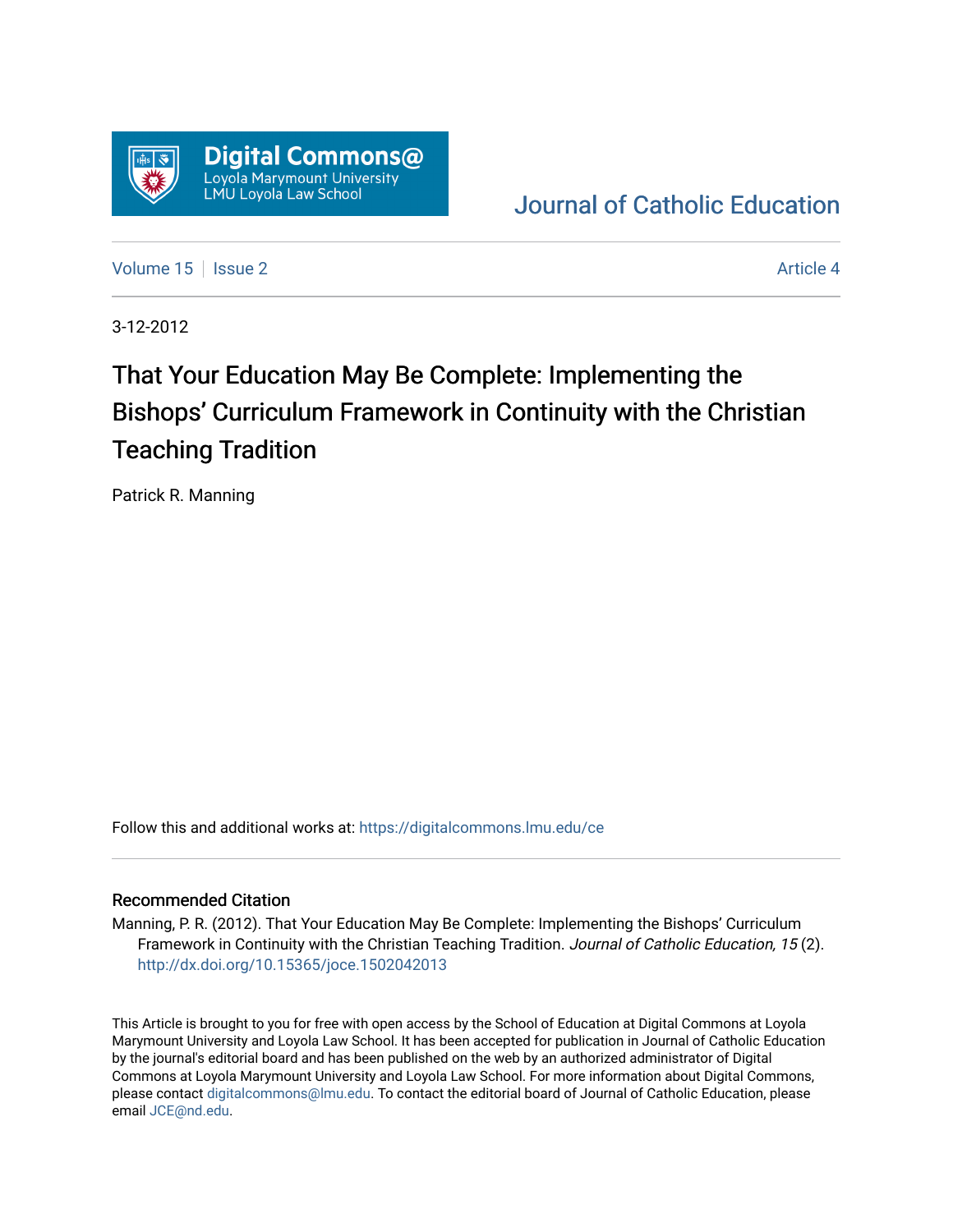# **That Your Education May Be Complete: Implementing the Bishops' Curriculum Framework in Continuity with the Christian Teaching Tradition**

Patrick R. Manning Boston College, Massachusetts

*While the U.S. Bishops' Doctrinal Elements of a Curriculum Framework provides robust content guidelines for a national high school Religion curriculum, its successful implementation will depend largely on concurrent development of, and training in, pedagogy suited to Christian education. This paper directs educators to existing catechetical documents that provide some general methodological guidance as well as to several time-tested pedagogical insights gleaned from the writings of ancient and modern Christian educators. The final section applies these insights from the tradition to current efforts to implement the bishops' Framework in order to provide educators with a starting point for the elaboration of pedagogical methods called for by the bishops.*

The publication of the U.S. Bishops' *Doctrinal Elements of a Curriculum Framework*; in 2008 (referred to hereafter as the *Framework*; United States Council of Catholic Bishops, 2008) marked the opening of a tremendous op *Framework* in 2008 (referred to hereafter as the *Framework*; United States Council of Catholic Bishops, 2008) marked the opening of a nation's Catholic high schools. Yet, despite this opportunity, it should perhaps come as little surprise that the *Framework* has met with some criticisms and resistance from Catholic educators. While some of those criticisms have been fairer than others, these educators' concerns draw attention to the potential pitfalls to be navigated in implementing the *Framework*. Given the great potential for change, it is imperative to reflect at this crucial moment upon the aims and methods of Christian education so as to implement the *Framework* in a way that contributes to, rather than distracts from, these aims. This paper offers such a reflection by first situating the bishops' *Framework* within the context of recent Church teaching on catechesis. Next, the analysis will look more broadly at the Christian catechetical tradition, gleaning some classic ancient and modern texts for insights concerning Christian pedagogy that might be used to develop further the general pedagogical guidelines outlined in official Church documents. Finally, the study will explore where the *Framework* supports such pedagogical development and where educators will need

*Catholic Education: A Journal of Inquiry and Practice*, Vol. 15, No. 2, March 2012, 160-178 © Trustees of Boston College.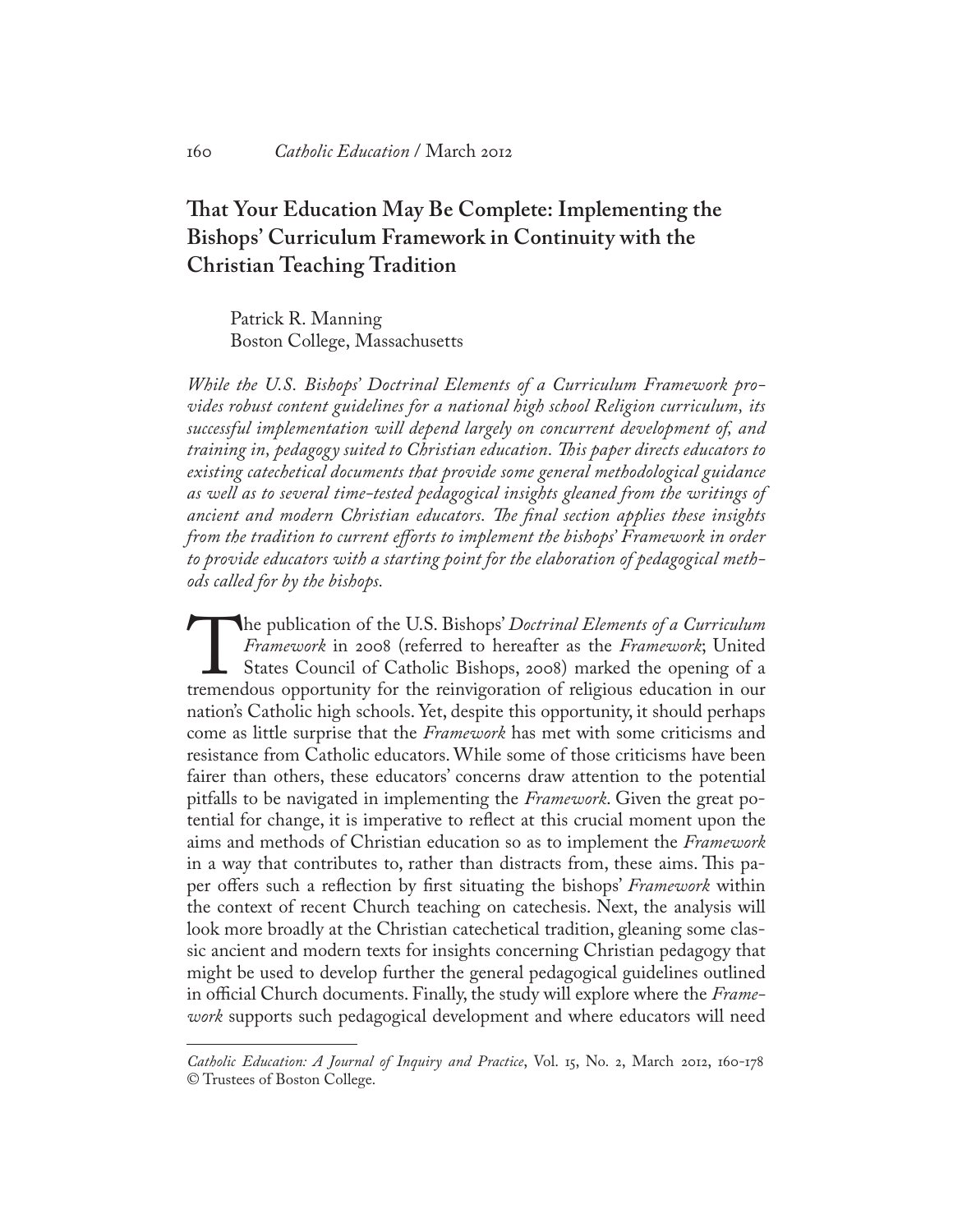to draw upon the pedagogical guidance of the tradition in order to ensure that implementation of the *Framework* results in a genuinely Catholic high school education.

# **Recent Catechetical Context**

Archbishop Blair (2005) has observed that due to new approaches to catechesis in the years following Vatican II, "many of those being catechized were no longer learning the content of the faith in a way that they could or would remember" (p.1). The research of sociologist Christian Smith (2005) and a recent Pew Forum Survey (2008) corroborate Blair's assessment. As they became aware of this deficiency, the Church's leadership took a number of steps to stem the tide of doctrinal ignorance, beginning with the publication of the *Catechism of the Catholic Church* (1992) and followed by the revised *General Directory for Catechesis* (1998) and *The National Directory for Catechesis* (2005). The bishops' *Framework* represents the most recent initiative within this ongoing effort to provide more substantive catechesis to form students such that they not only know but also celebrate, live, and pray the faith (*General Directory for Catechesis*, 1998, para. 84). To this end, the *Framework* aspires not only "to form the content of instruction" for high-school age youth but also "to be a vehicle for growth in one's relationship with the Lord" (United States Council of Bishops, 2008, p. 1).

One criticism of the bishops' *Framework* has been that it is pedagogically deficient (O'Malley, 2009; see McBride, 2009 for a response). This criticism is not entirely fair considering the *Framework* does not claim to be a pedagogical text and explicitly calls for further development of pedagogy by publishers, teachers, and catechists (United States Council of Bishops, 2008, p.1). Furthermore, even though the *Framework* defers to educational specialists in this matter, Church leadership does not deprive educators of methodological guidance. In setting forth the core content for a doctrinally sound high school Religion curriculum, the *Framework* presupposes *The General Directory for Catechesis* (1998) and *The National Directory for Catechesis* (2005), which point toward the sort of pedagogy necessary for the effective transmission of this content. Chapter II of Part Three of *The General Directory for Catechesis* (1998), for instance, expounds several elements of methodology (adapted in Chapter 4 of *The National Directory for Catechesis*, 2005), including:

• *Diversity of methods*—The Church commits to no particular method but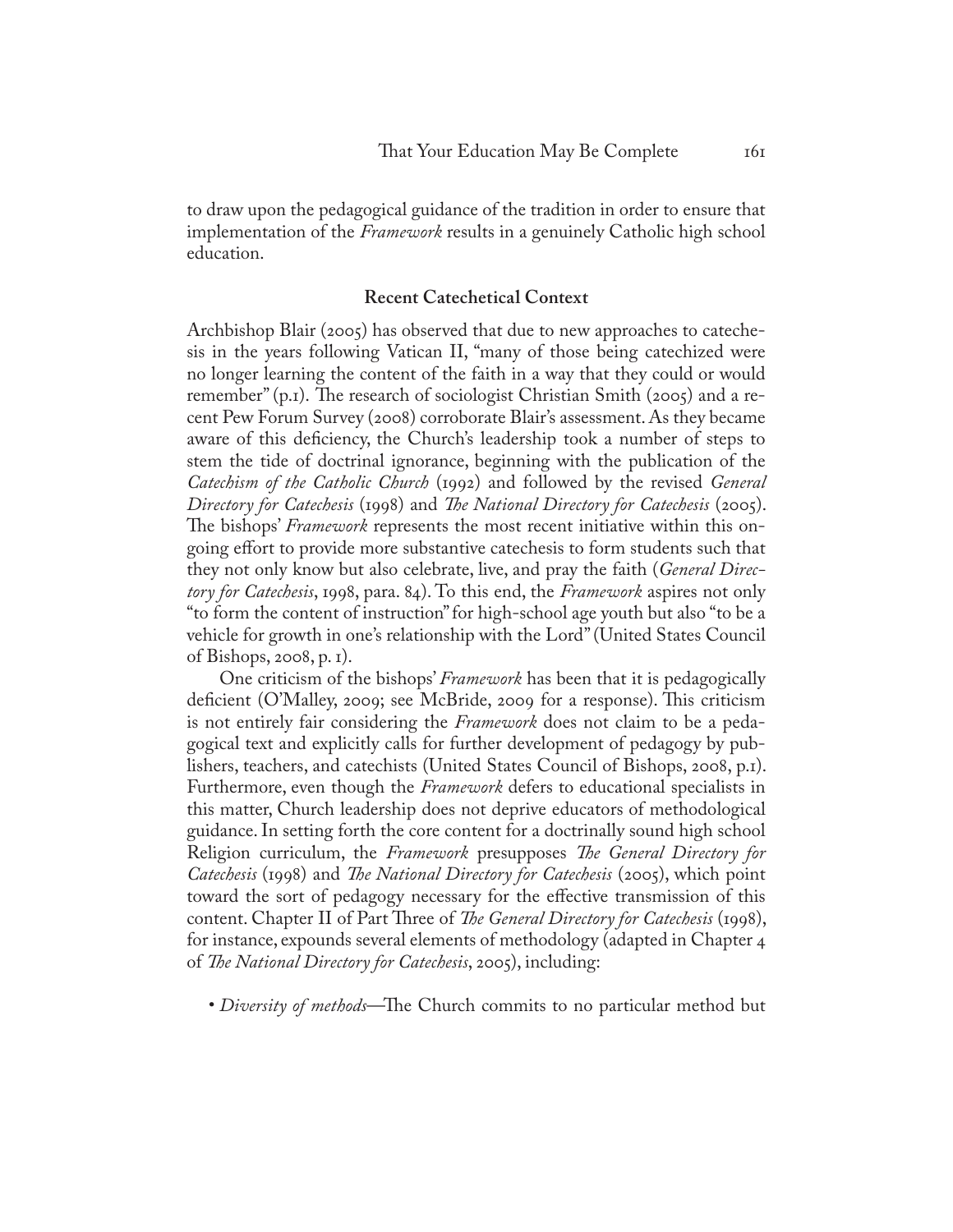rather adopts whatever methods do not contradict the Gospel and suit the particular catechetical context.

- *Interrelatedness of method and content*—The appropriateness of a method is determined by the content of catechesis, its sources and language, and the particular circumstances of the audience.
- *Inductive and deductive method*—Presenting the meaning of facts as they relate to divine Revelation (inductive) and vis-à-vis their natural causes (deductive) are both acceptable means of communicating the faith.
- *Human experience*—Human experience must be continuously drawn upon in its catechetical functions, which include provoking questions and motivation, making the Christian message more intelligible, and manifesting salvation.
- *Memorization*—Knowing by heart the principal formulae of the faith and biblical texts forms a constitutive aspect of the pedagogy of faith.
- *Role of the catechist*—The educator's Christian qualities and mediating presence are essential in ensuring the salutary use of other educational tools. On a related note, *The National Directory for Catechesis* (2005) highlights the importance of "learning by apprenticeship" (pp. 104-5).
- *Activity and creativity of the catechized*—Active participation of students is in harmony with the economy of Revelation and salvation and should therefore be encouraged. Remarks in the *The National Directory for Catechesis* (2005) about "learning by discipleship" (pp. 98-99), and "making a commitment to live the Christian life" (p. 104), likewise emphasize the importance of students acting upon what they learn from their teachers.
- *Community*—When proposed as a source, locus, and means of catechesis, the community becomes a foundational point of reference for individuals' faith journeys.
- *Importance of the group*—Working in groups not only creates the opportunity for witness but also provides an experience of community and ecclesial life.
- *Social communication*—Given the proliferation of social media in our time, the use of such media for catechetical purposes is imperative for reaching today's youth.

When these methodological guidelines are observed alongside the content guidelines of the *Framework*—i.e., when pedagogy as well as content reflects Catholic values—Catholic education has the greatest chance of achieving "the definitive aim of catechesis," namely, "intimacy with Jesus Christ" (United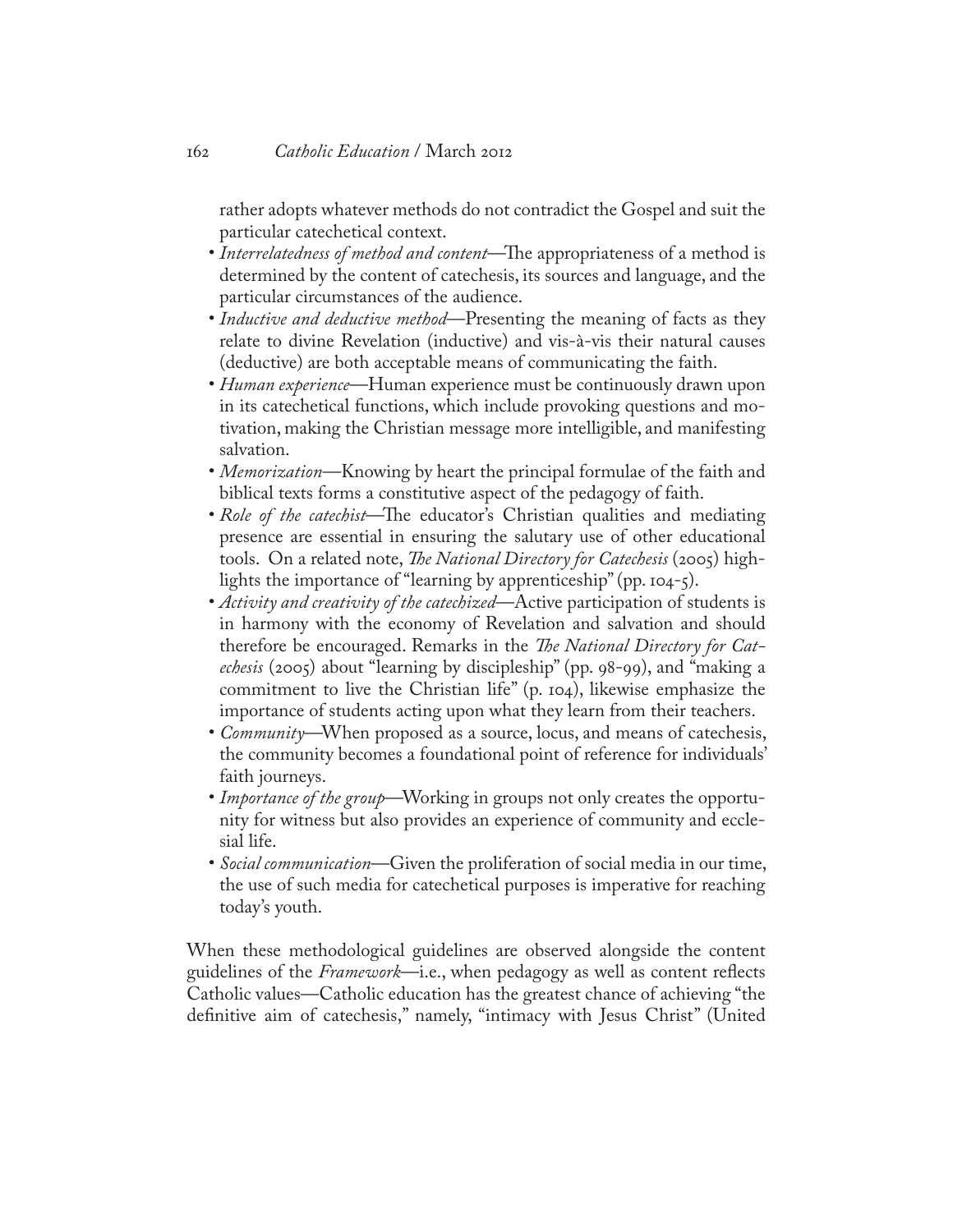States Council of Catholic Bishops, 2008, p. 1; cf. John Paul II, 1979). Even still, the bishops do not presume that this general methodological guidance is sufficient. *The General Directory for Catechesis* (1998), *National Directory for Catechesis* (2005), and the *Adaptation of Doctrinal Elements of a Curriculum Framework* (2010), which the bishops no doubt wrote with critiques of the *Framework*'s pedagogy in mind, all reiterate that the Church endorses no particular method and entrusts publishers and educators with the task of developing the pedagogical methods best suited to their audiences. In the words of the *General Directory*, "It will be necessary to elaborate with care that the pedagogical method which is most appropriate to the circumstances of an ecclesial community or of those to whom catechesis is specifically addressed" (*General Directory for Catechesis*, 1998, para. 18). This elaboration of pedagogy is the primary task for which educators will be responsible as they implement the bishops' *Framework*.

With this end in mind, the remainder of the paper will examine several characteristics that have traditionally defined Catholic pedagogy, explicating why each is essential to formation of students in faith. Given the constraints of this paper, I will focus my examination on five pedagogical characteristics that predominate across ancient and modern educational texts, leaving it to educators to further examine those guidelines already made explicit in *The General Directory for Catechesis* (1998) and *National Directory for Catechesis* (2005). In this way, I hope to offer an initial elaboration of pedagogical method of the sort called for by *The General Directory for Catechesis* from which other Catholic educators can further develop the methodology that will best suit the needs of their particular learning communities.

# **Characteristics of Christian Pedagogy in the Early and Modern Church**

# **1. Scriptural**

St. Jerome's (1963) assertion, "ignoratio scripturarum, ignoratio Christi est," warns of the risk involved in teaching the faith divorced from Scripture (p. 1). Inspired authors and great Christian educators have consistently turned to Scripture in order to help their audiences make sense of Christ and of themselves. One early (second century) example is the *Didache*, or *The Teaching of the Twelve Apostles* (1996), which, in addition to making some 69 references and allusions to Scripture in only 189 lines, also borrows its dominant motif of the "two ways" from Deuteronomy 30:15-20. The early dating and authority attributed to this text testify to the central place of Scripture in Christian teaching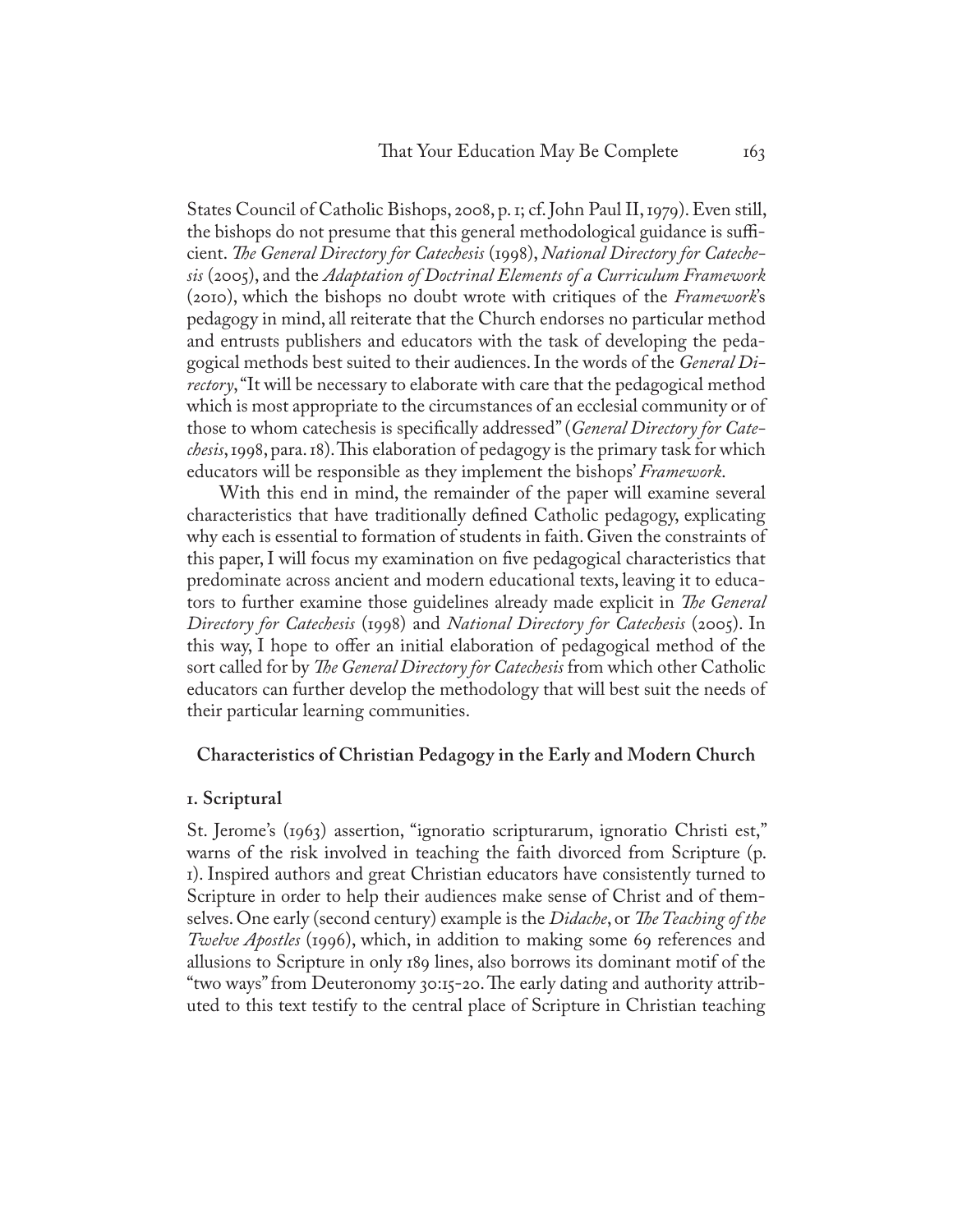from its beginning.

This scriptural-mindedness is no less evident as one looks to the latter part of the second century and Clement of Alexandria. Commenting upon Clement's text entitled *Paidagogos*, or *Christ the Educator* (1954), translator Simon Wood notes:

There are copious quotations from Old and New Testaments, constant allusions and turns of thought too numerous to be noted. And for Clement, Scripture is the final appeal; when he says, as he often does: grapherai ('it is written'), he is invoking authority from which he feels there is no appeal. The Alexandrian school may have stressed Christian philosophy, but it is a philosophy drawn from the pages of Scripture.  $(p, x_i)$ 

Scripture underlies Clement's thought and argumentation, forming his understanding of how God instructs His children, and filling out his view of what it means to live a Christian way of life. There is no doubting the centrality of Scripture for this great pedagogue and for his catechetical school in Alexandria, the most highly regarded of his time.

Looking to the fourth and fifth centuries, one recognizes the continued importance of Scripture in the teaching of the Church's great pedagogues as, for example, in the *Logos katechetikos*, or *Address on Religious Instruction*, of Gregory of Nyssa (1954). As with Clement, Scripture thoroughly saturates Gregory's thinking such that, even though *Logos katechetikos* was written largely in dialogue with Greek thought, the worldview ultimately conveyed can only be described as scriptural. The questions he engages (e.g., why God assumed human nature and why not all believe) and the responses he offers reflect the mindset of his Greek interlocutors, yet if one pays careful attention one will observe that hardly a page goes by that Gregory does not allude to some passage of Scripture. We see much of the same in St. Augustine's *De doctrina christiana* (1996). In reading *De doctrina*, it appears a foregone conclusion for Augustine that the proper method of teaching Christianity is instruction on Scripture. He offers no justification for this pedagogical decision in the prologue, yet the entirety of this book dedicated to teaching the faith is occupied with the interpretation and instruction of others in Scripture.

With the rise of medieval scholasticism and then the manual approach to theology in the modern era, this focus on Scripture was sometimes obscured. Nevertheless, the twentieth century Ressourcement movement led by theolo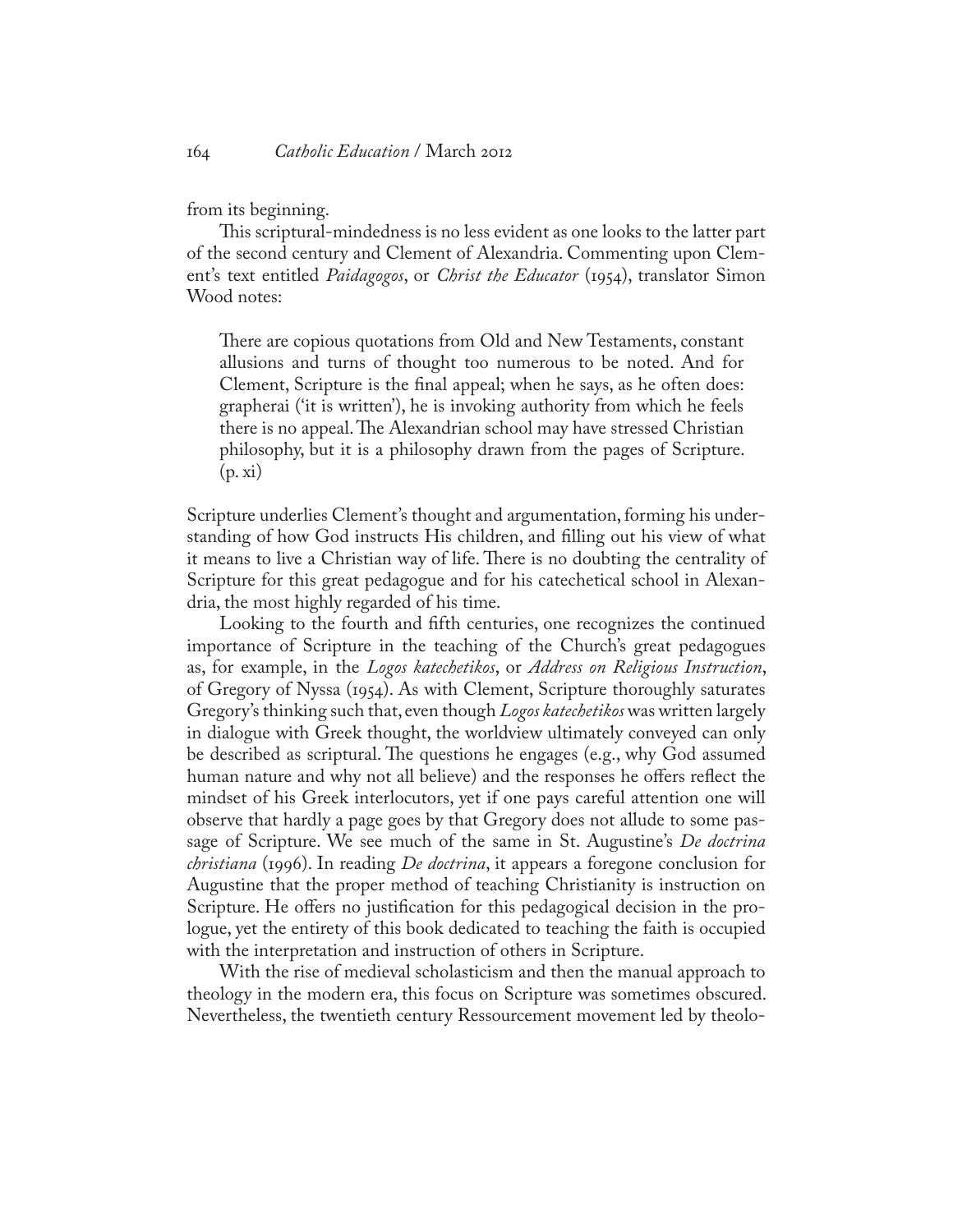gians like [Henri de Lubac](http://en.wikipedia.org/wiki/Henri_de_Lubac) and [Hans Urs von Balthasar](http://en.wikipedia.org/wiki/Hans_Urs_von_Balthasar) as well as the kerygmatic movement initiated by Josef Jungmann began to draw the Church's catechetical center of gravity back to its rightful place. This renewed emphasis is reflected in *The National Directory for Catechesis* (2005), which declares Scripture, along with tradition, the "principal source of catechesis" (p. 53).

# **11. Teacher-Dependent**

As researchers and educators have sought desperately to identify the causes of the education crisis in our country, one factor in particular has emerged as the single greatest predictor of students' academic achievement—the quality of the teacher (Rice, 2003). Even without the benefit of modern sociological research methods and analysis, the importance of the teacher was evident to early Christians. *The Didache* (1996), for example, draws attention to the correlation between one's conduct and how one's teaching ought to be received, warning, "And every prophet who teaches the truth, but does not do what he teaches, is a false prophet" (XI.16). St. Augustine (1996) similarly warns, "But whatever may be the majesty of the style, the life of the speaker will count for more in securing the hearer's compliance" (*v.27*). Such reflections highlight the great burden placed on educators by the visibility of their office. At the same time, this responsibility is accompanied by a unique power. Relationships between teachers and students are the texts where students see written most vividly the truth of Christianity.

Theologian Yves Congar (1964) captures the essence of this unique power in his reflections on the transmission of Church tradition:

Education does not consist in receiving a lesson from afar, which may be learnt by heart and recited, thanks to a good memory, but in the daily contact and inviting example of adult life, which is mature, confident and sure in its foundation, which asserts itself simply by being what it is. (p. 26)

A crucial point brought out here by Congar is the necessity of Christian educators, as witnesses of faith, possessing a "mature, confident" understanding of the tradition. We see a similar emphasis on understanding in Augustine's *De doctrina* (1996). "It is plain we must set far above these the men who are not so retentive of the words, but see with the eyes of the heart into the heart of Scripture" (*Iv.5*). Obviously it is best that a teacher both memorizes and un-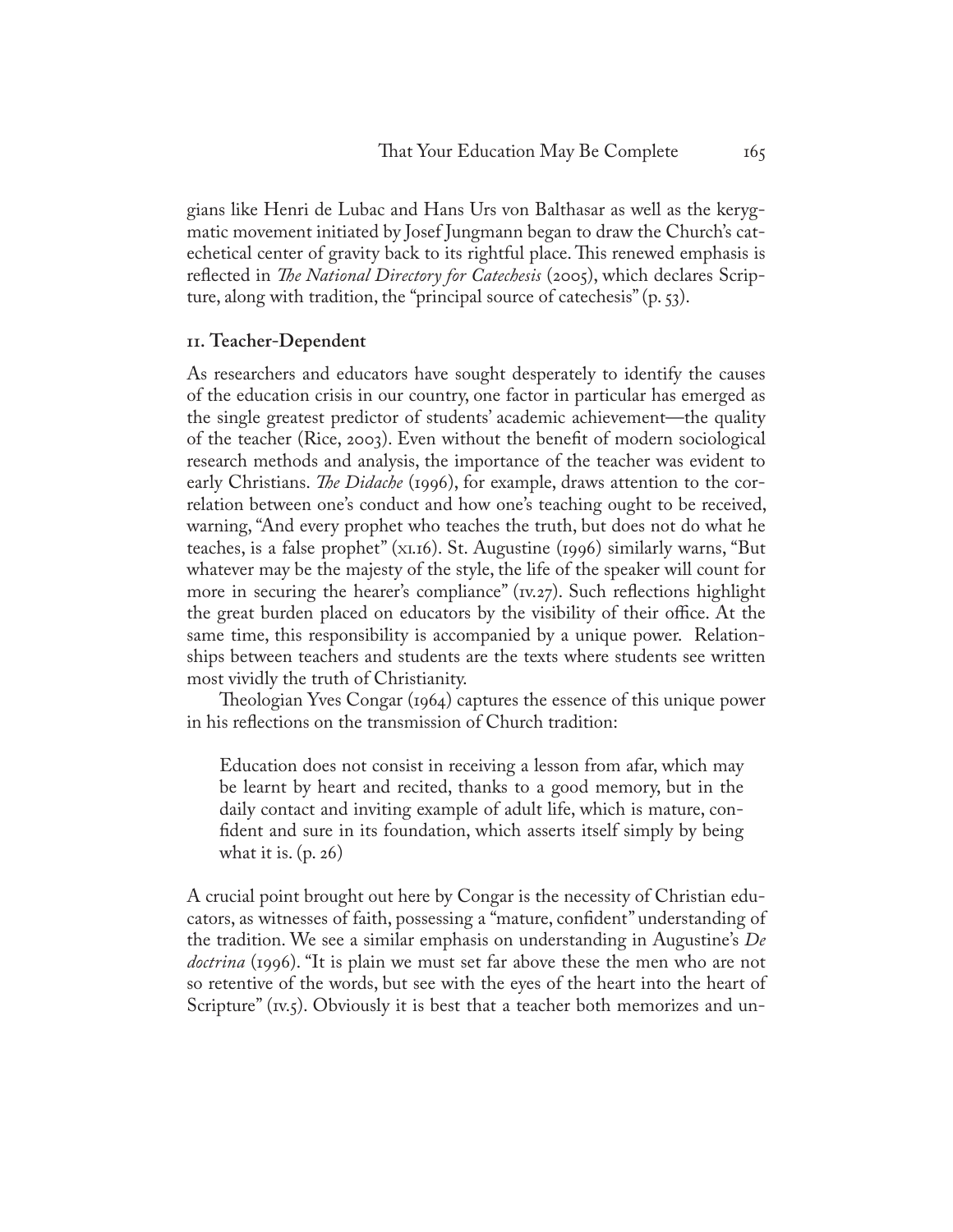#### 166 *Catholic Education* / March 2012

derstands what he or she teaches, but the essential thing is the understanding. No matter how much information teachers memorize, they are unlikely to lead their students to faith if they do not manifest the truth of the Christian faith on a personal level. Pope Paul VI (1975) put it poignantly when he stated, "Modern man listens more willingly to witnesses than to teachers, and if he does listen to teachers, it is because they are witnesses" (p. 41).

Josef Jungmann (1962) offers another insight concerning why it is so important for teachers to possess a profound understanding of the faith. Although the context of his words pertains most specifically to the priest, they ring just as true for the lay teacher when he says that he "should acquire an intellectual steadfastness by his own work of testing and acquiring information so that, as a herald of God's word, he may worthily proclaim that message amid the present welter of opinions," adding that he "should acquire from his study of speculative theology… *a greater capacity of adjustment* to the needs of his hearers" (pp. 31-32). Students are constantly exposed to a barrage of views and truth claims outside of school walls. Teachers must, therefore, understand Christian beliefs well enough to respond to all the various questions and concerns students bring into the classroom from the outside and to show them why those beliefs in particular embody the truth most fully.

Given the need for such flexibility and creativity in the classroom, one can appreciate the high degree of skill exhibited by teachers who are able to effectively form their students in the faith. This is why Jacques Maritain (1971) declares, "Teaching is an art; the teacher is an artist" (p. 30). By this he does not mean to suggest that all is improvisation, but rather a combination of science and craft that depends upon who the teacher is and how the teacher enters into relationship with his or her students. As Thomas Groome observes (1991), the tremendous responsibility placed on Christian educators demands their full intellectual, personal, and spiritual commitment. Groome writes, "these sentiments cannot be developed and maintained by academic study alone. Educators have that responsibility but also need to pray and live their way into ever deepening personal appropriation of the richness of Christian tradition" (p. 245). This is why *The General Directory for Catechesis* (1998) devotes a full chapter to formation of catechists, which includes formation in faith and community as well as in knowledge of Church teaching. The implication is that, while non-Christians can certainly further students in their intellectual and faith formation, it is the authentic Christian who provides the most authentically Christian education.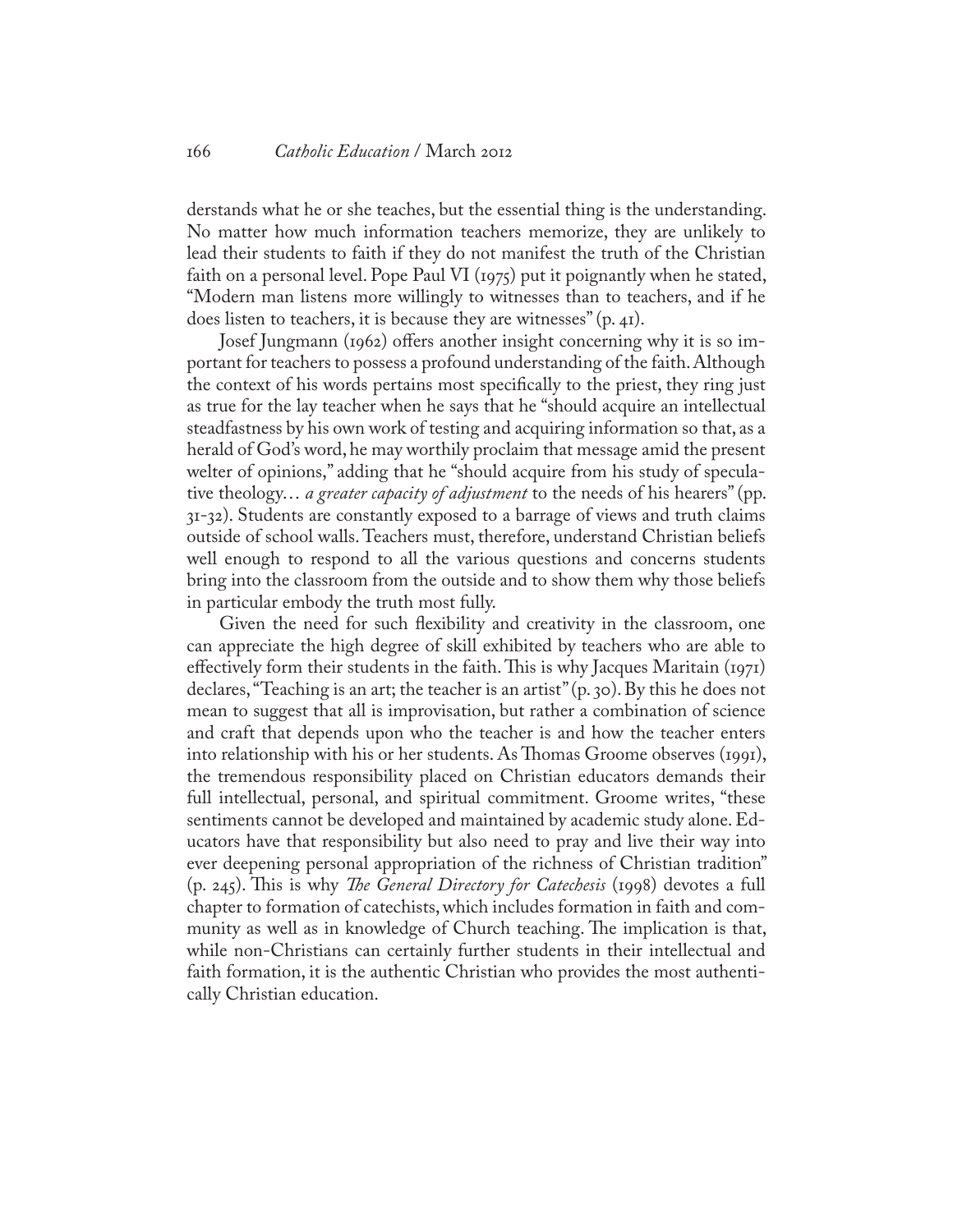#### **111. Student-Centered**

When the Church speaks of transmitting the faith from one generation to the next it uses the term "tradition," meaning "handing on." This word choice is apt in that it brings to light the interpersonal nature of this transmission. It is not a matter of an individual pouring information into a passive receptacle or shaping a formless mass. It is a "handing on" in which one reaches out to give and another reaches out to receive.

Clement (1954) suggests such consideration for the learner in observing that Christ first "persuades men to form habits of life"  $(I.2)$ . Persuasion, as opposed to coercion, implies a respect for the agency of those instructed. The initial move is not to impose demands or beliefs, but rather to appeal to the free will of the student. This same respect for the instructed features in Augustine's writing (1996), where he insists all teachers of Scripture must "teach, delight, and persuade" (1v.27). While he acknowledges the importance of the teacher, Maritain (1971) notes that "the principle agent in education…is the internal vital principle in the one to be educated; the educator or teacher is only the secondary" (p. 31). Bernard Lonergan (1993) in his lectures on philosophy of education highlights the necessity of preparing adolescents for the inevitable "intellectual crisis" during which they reject the values that have been imposed on them from their youth in an attempt to assert themselves (p. 101). In Lonergan's mind, educators do students a disservice if they do not "prepare them to go through this period in which they become their own masters" (p. 101). Building on the work of his predecessors, Groome (1991) emphasizes the importance of engaging people as "agent-subjects—in our personal 'aliveness'" (p. 86). For Groome (1991), engaging someone in a learning experience as an agent-subject means engaging all of that individual's cognitive, affective, and volitional capacities.

In addition to recognizing students as rational agents, the imperative of addressing the particular needs of each individual emerges clearly in the Christian teaching tradition. Nyssa (1954) prescribes, "we must adapt our method of therapy to the form of the disease" (p. 268). Augustine (1996) likewise says of the interpreter and teacher of Scripture, "it is his duty to win over the hostile, to stir up the slack, to point out to the ignorant what is at stake and what they ought to be looking for" (1v.4). I have already commented upon Gregory's method of beginning from the students' questions in order to lead them to Christian truth. Augustine similarly advises teachers of Scripture to anticipate the questions their students might ask, adding the caveat that teachers ought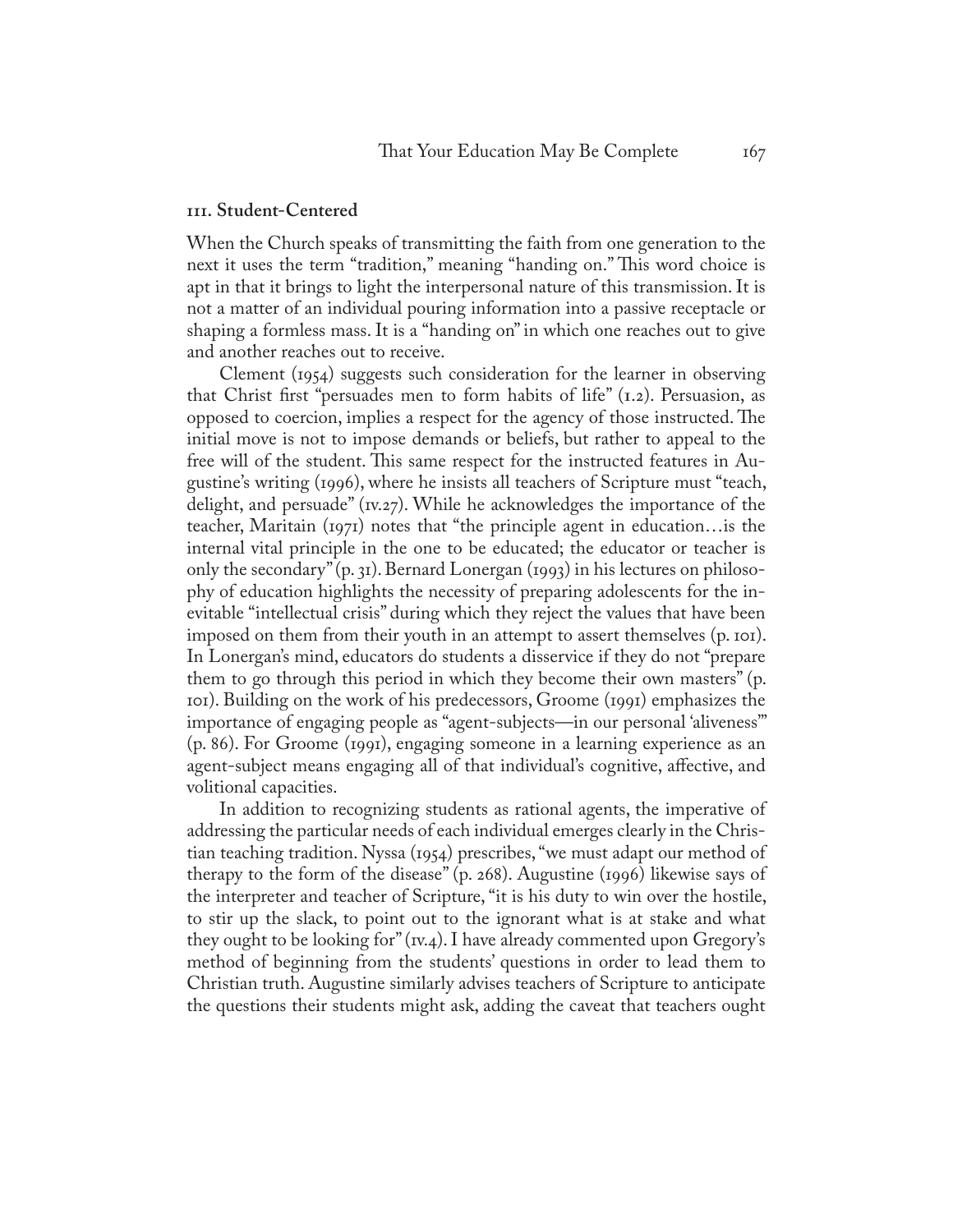not to take on "something we cannot dispose of"  $(v.20)$ .

Some of our modern authors suggest that an essential part of recognizing the agency of students is respecting the means by which we all understand ourselves and our world. Jungmann (1962), for example, advises that, rather than presenting the doctrines of the faith in the sort of "ontological order" more appropriate to academic theology, it is better to arrange the material with consideration for the psychology of the student  $(p, q<sub>4</sub>)$ . Maritain (1971) likewise enjoins, "the teacher has further to comfort the mind of the pupil by putting before his eyes the logical connections between ideas which the analytical or deductive power of the pupil's mind is perhaps not strong enough to establish by itself " (p. 31). Groome (1991) helpfully suggests that when students bring their own "stories" (i.e., their own questions and experiences) into dialogue with the Christian story, they are able to appropriate it on their own terms (by which we should not understand that students pick and choose the aspects of Christianity that they find personally congenial). Jungmann (1962), Maritain (1971), and Groome (1991) thus all echo the insight of the early Church's great pedagogues that in order for students to truly understand the Gospel they must claim it for their own. As argued in *The General Directory for Catechesis* (1998), "the recipient [of education] must be an active subject, conscious and co-responsible, and not merely a silent and passive recipient" (para. 67).

# **1v. Holistic**

Hinted in what has been said here concerning the roles of teacher and student is that Christian education is not a strictly intellectual affair. The Church's constant vigilance against such gnosticism is evident today in its schools, which often vaunt slogans about educating the whole person; educating the heart, body, and mind, etc. These slogans stand upon millennia of tradition. The teachings of Clement (1954) argue that the culmination of Christian education is not knowledge but action in the service of the Lord. Indeed, "the deed of the Christian soul is the work of its reason accomplished" (XIII.102). Likewise, Augustine (1996), for all his emphasis on interpreting Scripture rightly, recognizes that even knowledge of Scripture is not the end in itself. He notes that "a man who is resting upon faith, hope and love, and who keeps a firm hold upon these, does not need the Scriptures except for the purpose of instructing others"  $(i.39)$ .

The same desire for an education that goes beyond the intellectual is evident in the writings of modern educators. Jungmann (1962) sets as his goal "a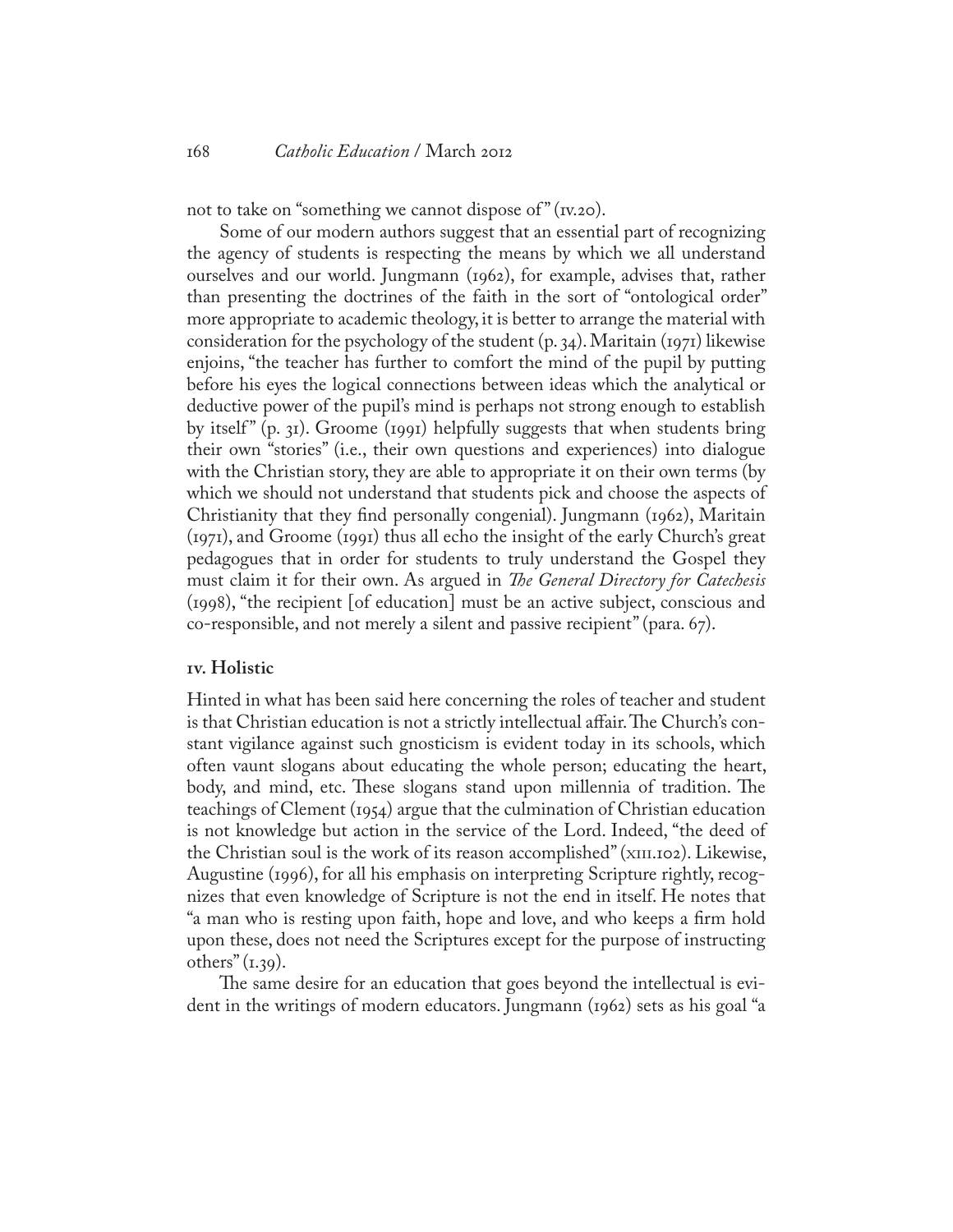vital consciousness of the faith…of paving the way to an ever more intense participation in the life of the Church" (p. 165). This vital consciousness "involves us in the thousand and one ramifications of economic, political and civic life, as well as those of science, art and education," in short, "on the furthermost reaches of human activity" (pp. 161-2). In a similar vein, Maritain (1971) describes education as "a human awakening" (p. 9). Because he regards education as an endeavor pertaining to the human being holistically conceived, Maritain (1971) insists that all academic disciplines, unified by the wisdom of God, contribute to this awakening. Lonergan (1993) for his part insists upon the need for education to counteract the specialization and fragmentation that characterize modernity. To these dehumanizing trends he opposes the educational aim of fostering in students "a real apprehension of the human good in all its dimensions," the fruit of which is "being themselves before God" (p. 102). Groome (1991) otherwise encapsulates this aim of a fully integrated, fully actualized person in the term "conation" (alternatively, "wisdom"). In his vision, Christian education should engage all of the human being's capacities such that "[n]othing of our human condition should be excluded" (p. 97). Indeed, to teach students what it means to be Christian is to teach them what it means to be fully human.

This goal of actualizing our full humanity is implicit in the structure of the *Catechism*. Its analysis of Christian life into profession of the faith, celebration of the faith, moral living, and prayer helps us to understand more concretely the contours of the life "to the full" promised by Christ ( Jn 10:10). Correspondingly, *The General Directory for Catechesis* (1998) acknowledges the need for diverse, interrelated tasks in promoting a full life in Christ—promoting knowledge of the faith, liturgical education, moral formation, and teaching to pray being primary among these (para. 84). The various articulations of aims and tasks offered in this section employ different language and categories, but the general thrust is to repeat in so many words the command God gave to His people long ago: "You shall love the Lord your God with all your heart, and with all your soul, and with all your might" (Deut 6:5).

# **V. Humble**

This final characteristic is perhaps the most easily forgotten but, ultimately, the most important. Due to the complexity of the educational task, educators must draw upon all the resources available to them from the social sciences, educational theory, philosophy, theology, and elsewhere in order to ensure a quality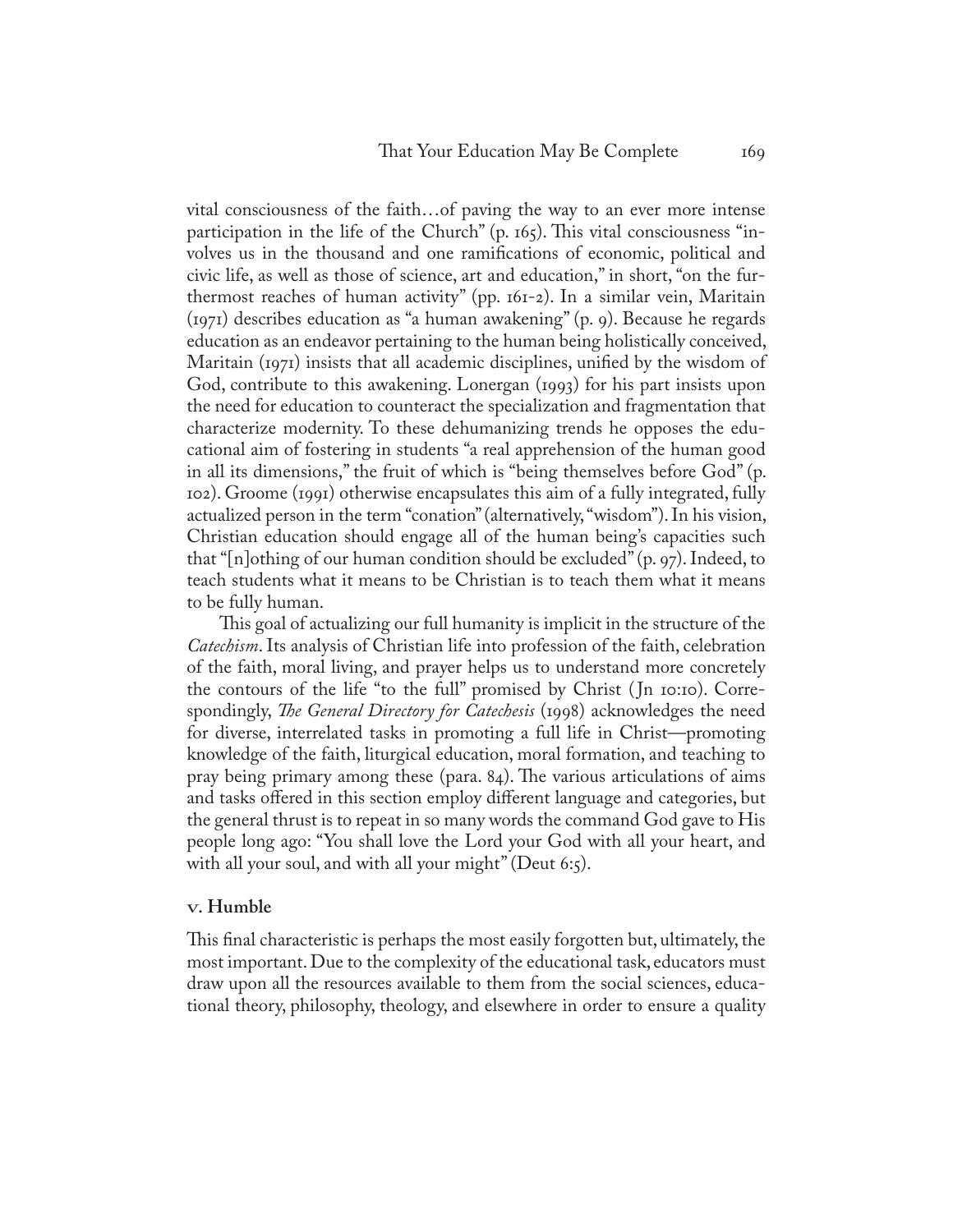education for their students. Yet amidst the flurry of analyzing data, sharing best practices, and poring over journals, Christian educators need remember one thing—by the grace of God alone do we achieve our aim. There can be no doubt that Clement (1954) was aware of this fact. He writes, "That education is the training given children is evident from the very name"  $(v,i)$ . And who are the children? "We are the children"  $(v \cdot 12)$ . Clement carries this motif through the whole of the work, making clear that even the most learned of us is never more than a child in the eyes of God, dependent on our Educator for guidance and well-being  $(TII.9)$ . Augustine  $(TIII.96)$  similarly reminds us, "None of us, though, should claim our understanding of anything as our very own, except possibly falsehood" (Prologue, 8). If some light of truth scatters the darkness of our thinking, this can only be a gift from God. Even the teacher (and perhaps the teacher especially) should take counsel that "so far as he succeeds, he will succeed more by piety in prayer than by gifts of oratory…who knows what it is expedient at a given moment for us to say, or to be heard saying, except God who knows the hearts of all?"  $(v \cdot 15)$ 

Maritain (1971) strikes the same chord. He puts the role of schools into perspective, observing that education is a lifelong process. In his view, "no illusion is more harmful than to try to push back into the microcosm of school education the entire process of shaping human beings" (p. 25). More realistically, the role of formal schooling amounts to two simple tasks: (1) "to avoid deforming or wounding [the students] by pedagogical blunders," and (2) "tilling the soil" of morality (p. 27). Ultimately, one's moral perfection is not achieved by submitting to a school or university but rather by letting "yourself be led by Another where you did not want to go" (p. 36). Groome (1991), too, affirms such an understanding of educators' limitations. Admitting that God alone bestows faith, he asserts that it is the humble task of educators to "make accessible and nurture people in the specificity of [the Christian community's] faith tradition" (p. 18). Archbishop Miller (2006) puts it even more simply: "Christ is the Teacher in Catholic schools…Catholic schools have the task of being the living and provocative memory of Christ" (p. 26). The wisdom of the tradition thus speaks resoundingly on this point—though God calls us to bring all our talents, energy, and resources to bear upon this important task, the goal of intimacy with Himself is one that God alone can bring to fulfillment.

#### **The Profit and Potential Pitfalls of Implementing the Bishops'** *Framework*

Though the above survey makes no pretensions of comprehensiveness, the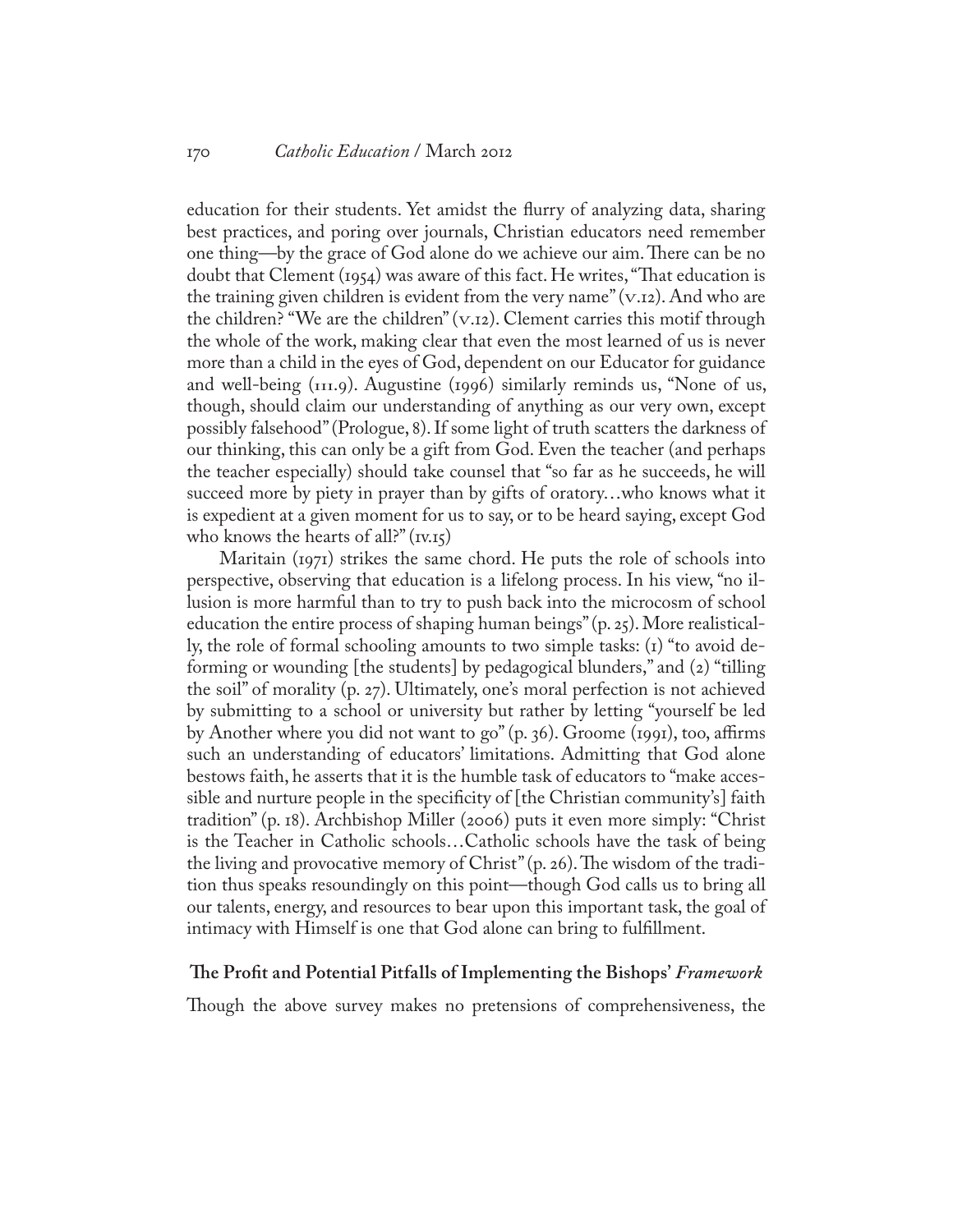texts that I have been able to gloss within the space allotted speak consistently to the sort of pedagogy to be expected of Catholic schools—pedagogy that is scriptural, teacher-dependent, student-centered, holistic, and humble. In this final section of the paper, I will identify a few areas in which the bishops' *Framework* supports pedagogy embodying these characteristics and the more numerous areas in which educators will need to make a more concerted effort to retain these characteristics as they implement the *Framework* in their respective learning communities.

#### **1. Scriptural**

As evidenced in the writings of all the educators cited above and especially for early Christians like Clement, Gregory, and Augustine, Christianity simply cannot be taught apart from Christian Scripture. Scripture provides the language through which educators pass on the faith and the lens through which they help their students to see the world. If teachers stray from Scripture, their lessons run the risk of becoming severed from the texts that give Christian doctrines and principles their life and meaning. The bishops' *Framework* clearly acknowledges the importance of Scripture. It places a Scripture course first in the recommended sequence of courses, establishing study of Scripture as the cornerstone of the curriculum. The course sequence as a whole follows the ordering of the *Catechism*, which derives from the narrative of salvation history contained in Scripture. Furthermore, the *Framework* makes some provision for training students how to interpret Scripture responsibly in addition to knowing about its contents (United States Council of Catholic Bishops, 2008, p.3.). In this manner, the *Framework* provides a source for the biblical language and worldview to be employed by teachers in presenting the faith.

Despite these merits, the *Framework* in itself is insufficient to guarantee a robust formation in Scripture. Though the contents of the *Framework* derive from the *Catechism*, which is utterly saturated with and guided by Scripture, educators will have to make these connections with the *Catechism* and Scripture explicit in order to ensure that students develop genuine biblical literacy. By way of illustration, the Course I outline presumes the narrative of the Old Testament, and, therefore, lacks explicit guidelines for teaching its contents (e.g., mention of specific Old Testament books or even specific covenants). To neglect treatment of the Old Testament is to risk eclipsing the narrative of how God prepared His people for salvation and presenting students with an abridged version of salvation history. Given that the Course I outline devotes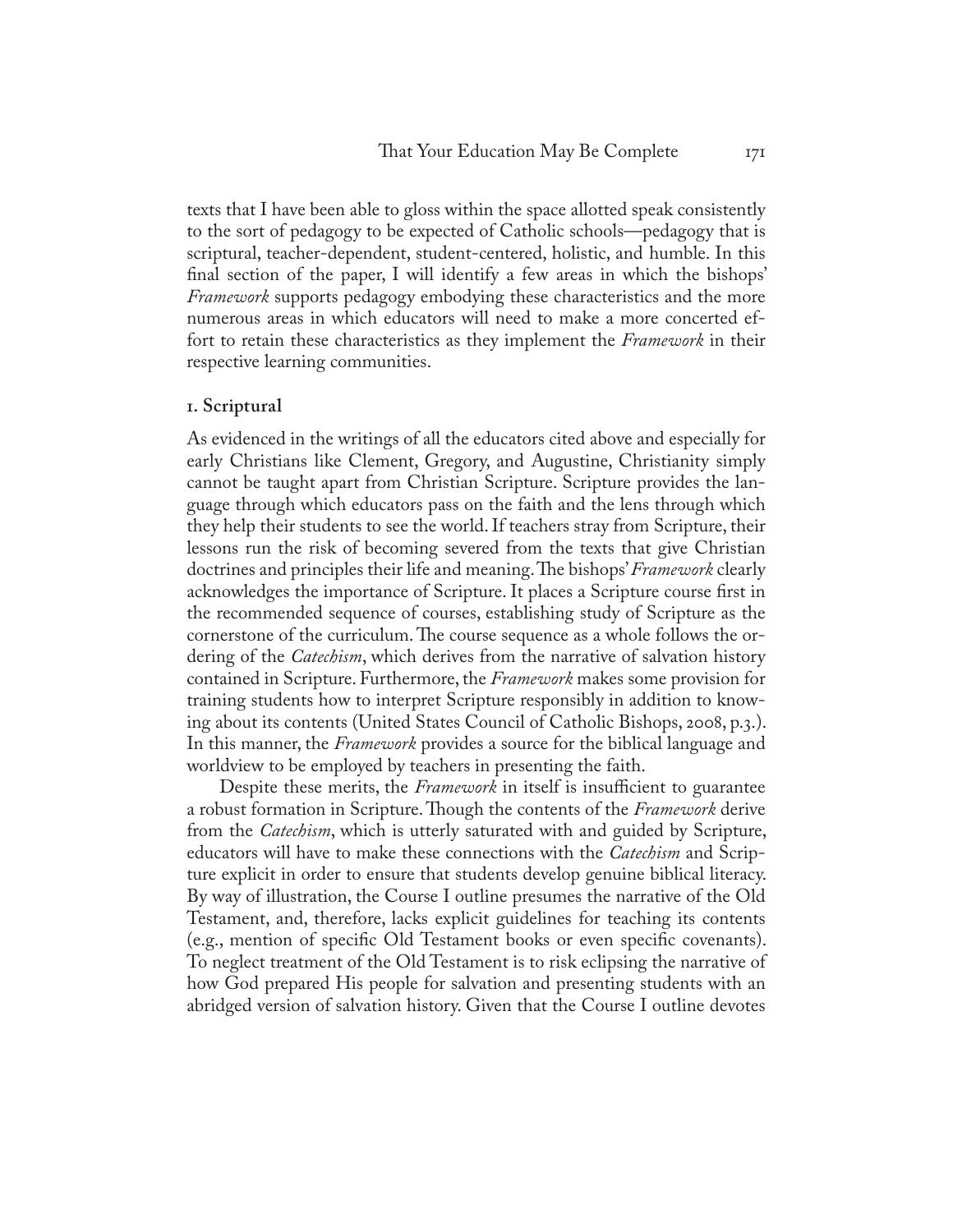#### 172 *Catholic Education* / March 2012

less than one page to the actual contents of the Bible, educators will have to draw material from elsewhere in the *Framework*. Course III, "The Mission of Jesus Christ," offers a more adequate sketch of salvation history that, if integrated with Course I, would afford students a more complete view of the import and scope of the events of the Old Testament. Educators might also consider either making Elective A, "Sacred Scripture," a required course or integrating this fuller treatment of Scripture into Course I. The *Framework* leaves much to be done in terms of helping students grasp the full Christian narrative necessary for making sense of themselves and the person of Christ. In order to achieve this end, educators will have to  $(i)$  set forth explicit guidelines for treatment of biblical elements not mentioned in Course I of the *Framework* and (2) develop pedagogical techniques for drawing students into the world of Scripture. If such work is not done, we risk producing a generation of students likely to perpetuate the stereotype of Catholics as ignorant of Scripture.

### **11. Teacher-Dependent**

A significant finding of Smith's (2005) study of adolescent religiosity is the correlation between teens' religious devotion and positive relationships with adults (parents especially, but also with other adults in their faith community). The writings of Christian educators examined in this paper corroborate Smith's conclusions—students' relationships with religiously committed adults play a major role in their faith formation. Teachers occupy an especially privileged position in this dynamic. They provide students with a living witness to the faith and facilitate the day-to-day growing process by a thousand subtle actions and adjustments that could never be anticipated or scripted by a teacher's manual or catechetical document. The bishops' *Framework*, in delegating matters of pedagogy to publishers, catechists, and teachers, acknowledges the special competence of religious educators in this matter. It should thus be clear that successful implementation of the *Framework*, like that of any learning tool, will depend heavily upon the quality of educators using it. The bishops have provided in this document a helpful doctrinal basis for unifying and substantiating religious instruction in our nation's Catholic schools. The second and equally important step in revitalizing Catholic education will be training and/or recruiting a workforce of teachers equipped with the pedagogical skills needed to facilitate students' meaningful integration of the *Framework*'s content.

Patrick Tiernan, former department chair for religious education at Boston College High School, has offered some concrete suggestions for the sort of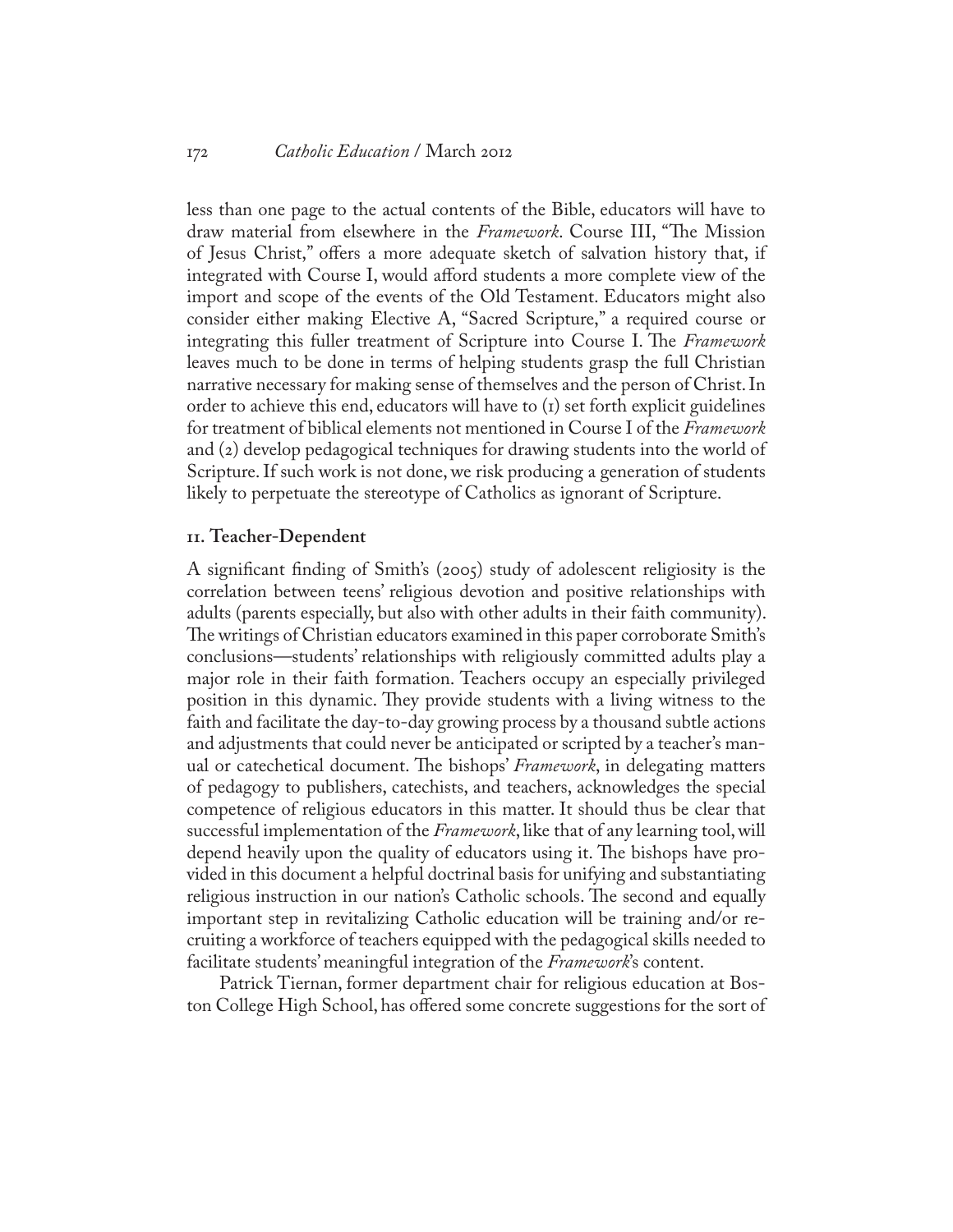pedagogical techniques needed to give life to the content of the *Framework*. As a preliminary, Tiernan (2010) emphasizes collaboration among teachers (especially in the early stages of implementation), the insufficiency of teaching from textbooks alone, and the value of integrating the goals of one's school with those of the *Framework* when developing courses. He recommends articulating student learning goals in terms of "action verbs" (e.g., analyze, synthesize, evaluate) and incorporating alternative instructional strategies such as Socratic seminars, jigsaw cooperative group activities, and reflective writing. Given the capacity of these techniques for promoting higher-level thinking, the recruitment and/or training of teachers capable of and willing to implement such pedagogical methods will greatly facilitate the *Framework*'s goal of helping students develop "the necessary skills to answer or address the real questions they will face in life and in their Catholic faith" (United States Council of Catholic Bishops, 2008, p. 1).

#### **111. Student-Centered**

As they go about their work, educators must remain ever cognizant of the inherently relational nature of Christian education and of the agency of the students they teach. Essential to the task is leading (not coercing) students into a relationship with God, a fact testified to by the likes of Clement, Augustine, and Maritain and by the *Framework*, which establishes "intimacy with Christ" as its primary goal (United States Council of Catholic Bishops, 2008, p. 1). Since relationship is not something that can be provided by a document, the bishops demonstrate due prudence in deferring to publishers and educators in matters like adapting the curriculum guidelines to particular student needs.

Some educators have already pointed out where work remains to be done on this front. Fr. William O'Malley (2009) criticizes that the *Framework* is "pedagogically counterproductive" in that it presumes a level of faith among students that might have existed 50 years ago but is not there any longer (p. 14). To be sure, the research of Smith (2005) and of the Pew Forum (2008) confirms O'Malley's assessment of the disposition of today's youth. Given the allergy of many youth to Church authority and the general milieu of plurality that characterizes modern culture, O'Malley (2009) seems right to say that an "inflexibly 'top-down,' perceptive, rigorously certain" approach to religious education is the antithesis of the sort of student-centered approach necessary for fostering genuine faith in today's students (p. 14). In this sense, it is true that the *Framework* is not laid out in a way that is conducive to engaging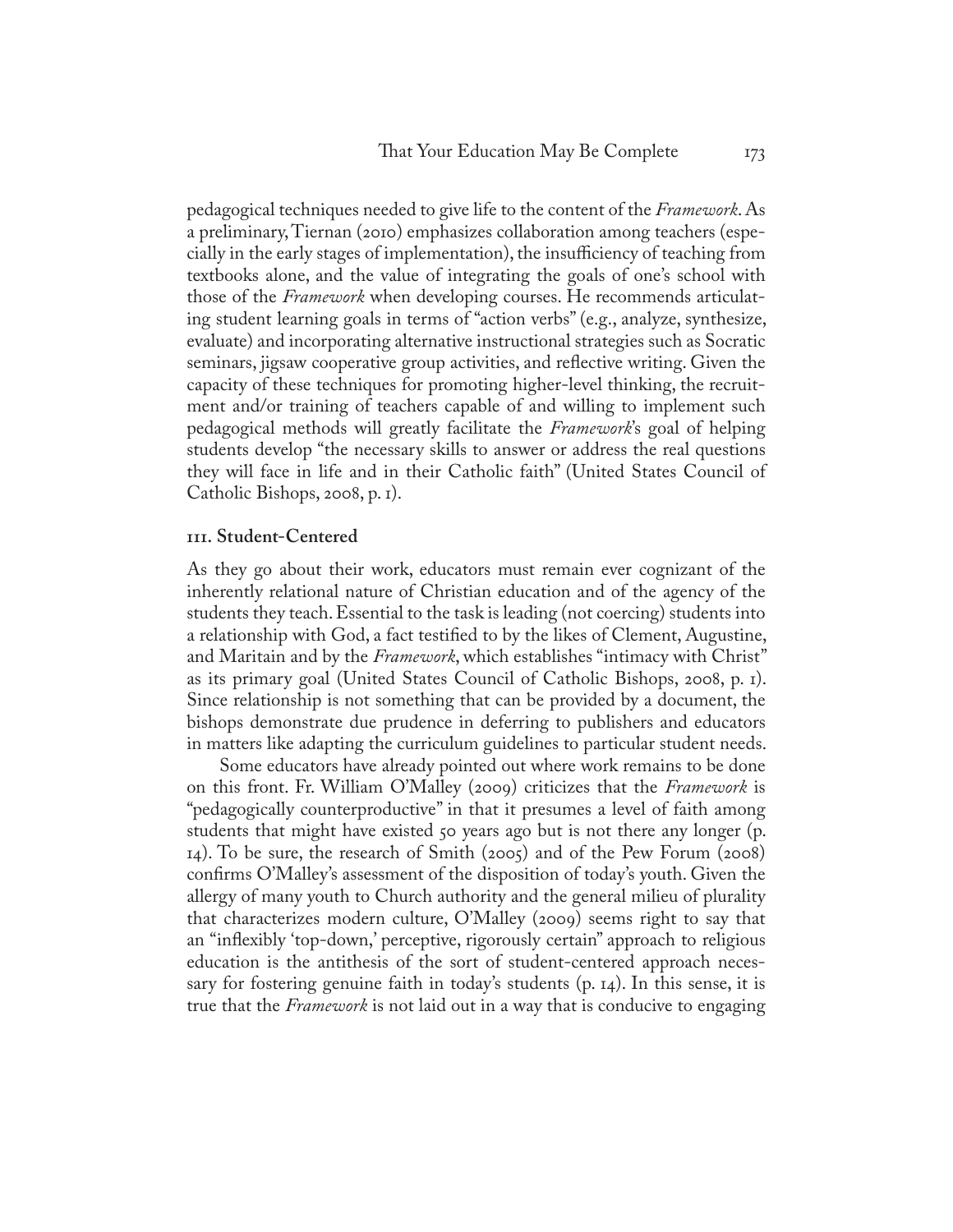teenagers in the modern context. On the other hand, as Fr. Alfred McBride (2009) points out, O'Malley's criticism overlooks the fact that the *Framework* does not purport to be a pedagogical text. While not particularly congenial to student-centered pedagogy, the *Framework* not only leaves open the possibility for the development of better pedagogy but explicitly calls for it.

O'Malley's criticism gains most traction when applied to the "Challenges" section at the end of each course outline. As mentioned above, the *Framework* aspires to help young people develop the skills necessary to address real-life questions and challenges to the faith, an aim most evident in these "Challenges" sections. Despite the bishops' efforts to anticipate such questions and challenges, any document such as this will inevitably be limited in its ability to address all the concrete challenges faced by American youths. It thus falls to teachers and catechists to bring the general guidance of the Church into dialogue with the particular questions and concerns of their students. This can be a difficult task, one that requires teachers to possess both a deep understanding of the faith ( Jungmann, 1962) and the capacity to be all things to all people (Augustine, 1996). It also means helping students to think for themselves, in which regard O'Malley's plea that philosophy be retained in the curriculum appears sage advice.

# **1v. Holistic**

In light of his research, Smith (2005) concludes that, though the majority of teens say religion is important to them, when pressed they are unable to articulate why or how it relates concretely to their lives (p. 129). As noted above, such a divide between religion and "real" life would have been inconceivable for early Christians and for great teachers like Clement, Nyssa, and Augustine. The *Framework* suggests that the U.S. bishops are aware of this troubling divide and are taking steps to bridge the gap. Again, the primary way the bishops support a pedagogy that is conducive to this end is calling upon publishers and teachers to develop the *Framework* in a way that will help students to make connections between their faith and other areas of their lives. In addition, though its genre appeals most naturally to the cognitive dimension, the *Framework* does take some steps toward engaging students in liturgy, personal prayer, and world affairs (e.g., in Elective C). In this way, the bishops gesture towards a pedagogy that educates the whole person—affective and volitional dimensions in addition to the cognitive—as recommended by educators like Augustine (1996) and Groome (1991). Notwithstanding, it is outside the pur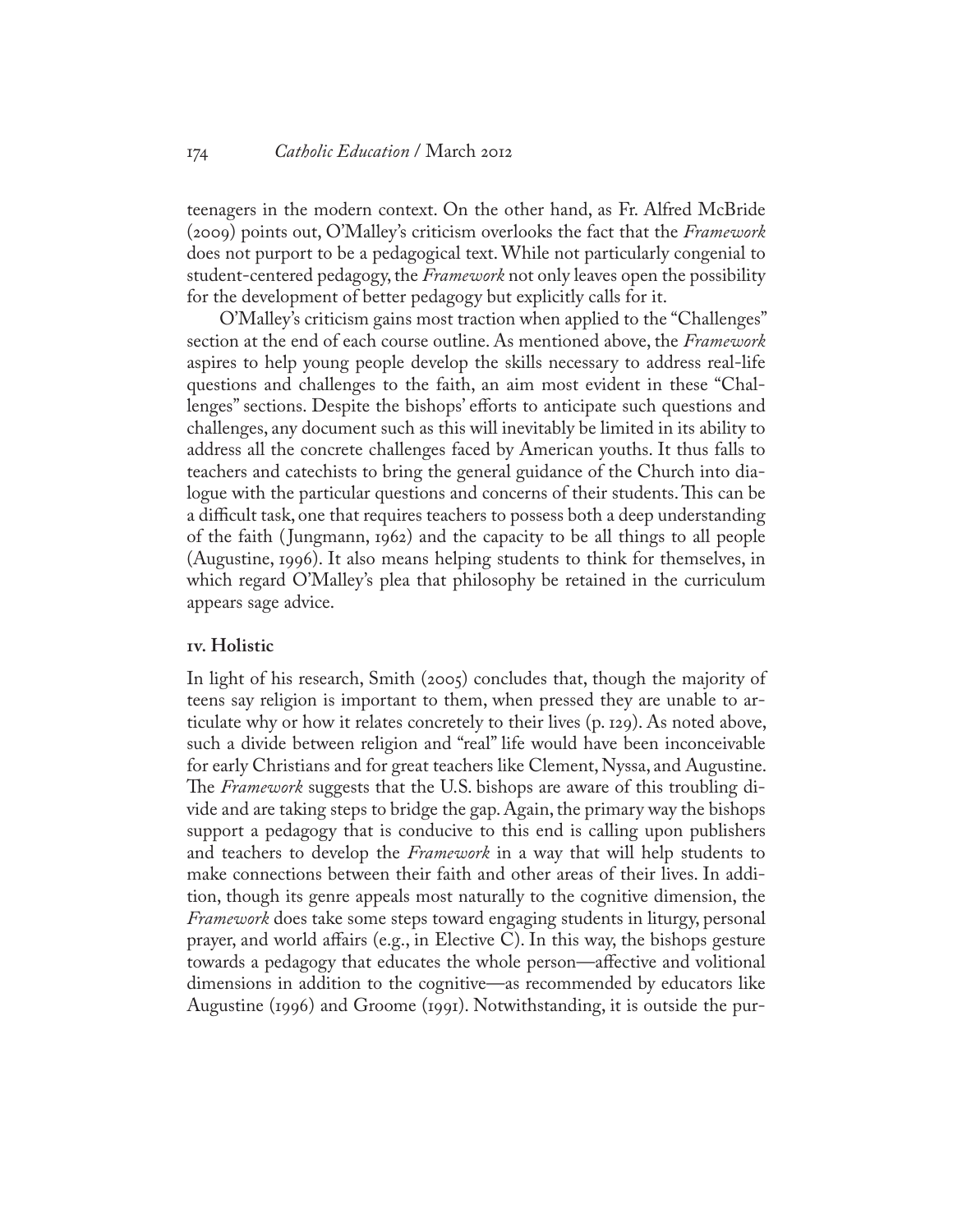view of such a document to make all such necessary connections itself.

Consequently, implementation of the *Framework* in a manner conducive to holistic formation of students in the faith will depend in great part upon Catholic schools and teachers. School administrators should seek to follow the guidance of Maritain (1971) and Lonergan (1993) by integrating their curriculum, activities, and relationship to the wider community so as to manifest the interconnectedness of the faith with all aspects of life. Again, in this respect O'Malley (2009) is right to advocate for the traditional place of philosophy and the humanities in Catholic education. Teachers, for their part, ought to aspire to promoting the sort of "vital consciousness of faith" spoken of by Jungmann (1962) or "wisdom" described by Groome (1991). They must go beyond textbook definitions and help students to see how Catholic teaching bears upon and illumines every aspect of their lives. In keeping with the teaching of Clement (1954), they should guide students toward a total existential commitment—i.e., toward a life of Christian service—through the development of their minds.

#### **v. Humble**

Awareness of one's limits is no less essential in this task today than it was when Augustine advised fourth century catechists that they succeed in handing on the faith more by virtue of their prayers than by personal gifts or effort. The bishops recognize the limits of the *Framework* by requesting the help of educational specialists in further development of the curriculum. Their call for further development should make it clear to all educators that the *Framework* is not a tool for direct instruction and certainly not a panacea for the challenges facing Catholic educators in this country. While providing guidance for safeguarding the orthodoxy of the faith in religious instruction, the document (like every new tool or theory) also presents the temptation of thinking that faithful presentation of its contents will guarantee the faith of students. Though fidelity to the teaching of Christ's Church is essential, educators cannot expect their students to have faith without themselves remaining open to God working in their midst. This is why Groome (1991) limits the role of teachers to making the tradition accessible to students and Maritain (1971) to preparing the way for subsequent moral development.

Speaking concretely, teachers ought to pray with their students and otherwise witness to the faith alive in them—faith that is evident in the worldview they evince as they teach, in the passion they show for the tradition, and in their treatment of students and colleagues. In addition, even as they adhere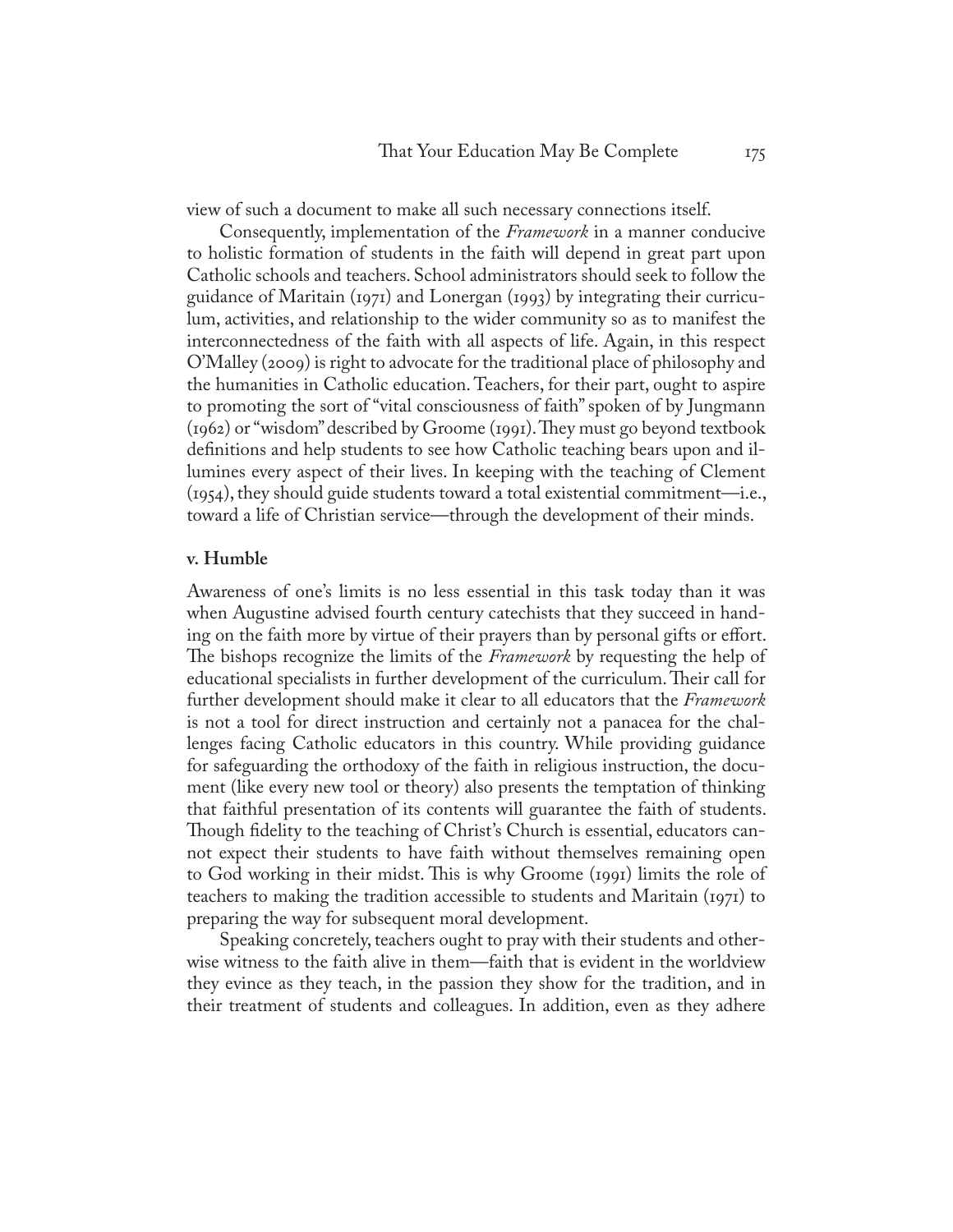#### 176 *Catholic Education* / March 2012

to the standards of orthodoxy delineated in the document, teachers must be willing to take certain measured risks by asking and entertaining difficult questions and occasionally venturing forth from the neatness of the *Catechism* into the messiness of lived experience, demonstrating how each illuminates the other. It is in just such moments that students tend to be most attentive and therefore most likely to experience genuine growth in faith. Such ventures always involve some risk, yet it is in these moments (though not only these) that we can allow the Holy Spirit to work in our midst. Part of the humility of the educational task is realizing that the most important thing we do as educators is to allow God to work on our students in this way.

### **Conclusion**

At the close of this paper I would once more draw attention to the great opportunity presented to Catholic education in our nation by the publication of the bishops' curriculum *Framework*. In this moment, Catholic educators across the country have been encouraged and empowered to reexamine their practices and refocus their goals. To this end, the bishops have provided invaluable guidance concerning what should be taught in Catholic schools in order to ensure a genuinely Christian education. However, the *Framework* largely defers concerning the specifics of how to go about that teaching. This act of subsidiarity should not be mistaken for a claim that orthodox content is sufficient for forming students in the Christian faith. Quoting *Dei Verbum*, *The General Directory for Catechesis* (1998) clearly asserts, "This economy of Revelation [of which cate chesis is a part] is realized by deeds and words, which are intrinsically bound up with each other" (para. 8). The *Framework* seeks to ensure that the words Catholic teachers speak echo those of the Master Teacher, but it also calls upon them to mirror His deeds in their teaching. How precisely to embody this divine pedagogy through the best modern teaching strategies and techniques is the primary task to be addressed by educational professionals in implementing the bishops' *Framework*. I have endeavored to draw out in these pages some guidelines from recent Church documents and from the broader Christian tradition concerning the sort of pedagogy to be developed. It is my hope that as Catholic educators move forward in this process they will seek methodological guidance from the General and *National Directory for Catechesis* as well as from the wider tradition of Catholic intellectual thought and ensure that the pedagogy they develop from those sources bears the marks that have consistently characterized the Church's teaching tradition—scriptural,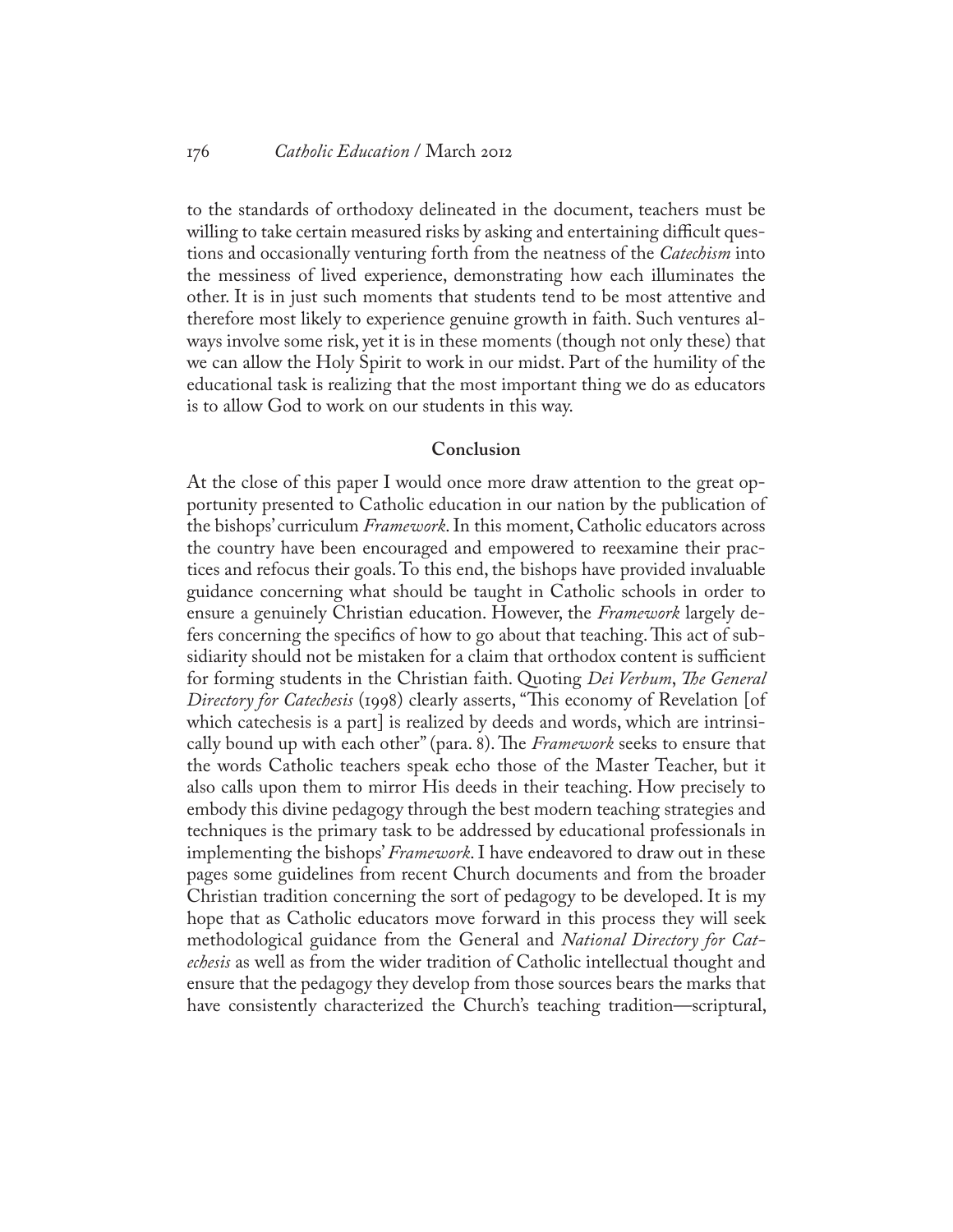teacher-dependent, student-centered, holistic, and humble.

#### **References**

- Augustine of Hippo. (1996). *Teaching Christianity (De doctrina christiana)*. E. Hill (Trans.).J.E. Rotelle (Ed.). New York, NY: New City Press.
- Blair, L.P. (2005). *Where are we in catechesis? Situating The National Directory for Catechesis*. Retrieved from<http://old.usccb.org/education/ndc/blaireng.shtml>
- Congregation for the Clergy. (1992). *Catechism of the Catholic Church*. Retrieved from [http://](http://old.usccb.org/catechism/text/) [old.usccb.org/](http://old.usccb.org/catechism/text/)*Catechism*/text/
- Congregation for the Clergy. (1998). *General directory for catechesis*. Washington, DC: United States Catholic Conference.
- Clement of Alexandria. (1954). *Christ the educator*. S. P. Wood (Trans.). New York, NY: Fathers of the Church, Inc.
- Congar, Y. (1964). *The meaning of tradition*. New York, NY: Hawthorn Books.
- Gregory of Nyssa. (1954). Address on religious instruction. In E. R. Hardy (Ed.), *Christology of the later fathers* (pp. 268-325). Louisville, KY: Westminster John Knox Press.
- Groome, T. (1991). *Sharing faith: A comprehensive approach to religious education and pastoral ministry.* San Francisco, CA: HarperSanFrancisco.
- Jerome, Saint. (1963). *S. Hieronymi presbyteri opera. Pars I, 6*. M. Adriaen (Ed.). Turnhout, Belgium: Brepols.
- John Paul II. (1979). *Catechesis tradendae [On catechesis in our time]*. Retrieved from the Vatican website: [http://www.vatican.va/holy\\_father/john\\_paul\\_ii/apost\\_exhortations/](http://www.vatican.va/holy_father/john_paul_ii/apost_exhortations/documents/hf_jpii_exh_16101979_catechesi-tradendae_en.html) [documents/hf\\_jpii\\_exh\\_16101979\\_catechesi-tradendae\\_en.html](http://www.vatican.va/holy_father/john_paul_ii/apost_exhortations/documents/hf_jpii_exh_16101979_catechesi-tradendae_en.html)
- Jungmann, J. (1962). *The good news yesterday and today*. W. A. Huesman (Trans. and Ed.), New York, NY: W. H. Sadlier, Inc.
- Lonergan, B. J. F. (1993) *Topics in education: The Cincinnati lectures of 1959 on the philosophy of education*. R. M. Doran & F. E. Crowe (Eds.). Toronto, Canada: University of Toronto Press.
- Maritain, J. (1971). *Education at the Crossroads*. New Haven, CT: Yale University Press.
- McBride, A. (2009). *A sturdy Framework: A defense of the bishops' new high school catechesis. America, 201(7)*. Retrieved from [http://www.americamagazine.org/content/article.](http://www.americamagazine.org/content/article.cfm?article_id=11871) [cfm?article\\_id=11871](http://www.americamagazine.org/content/article.cfm?article_id=11871)
- Miller, J. (2006). *The Holy See's teaching on Catholic schools*. Manchester, NH: Sophia Institute Press.
- National Catholic Educational Association. (2011). *Annual statistical report on schools 2010-11*. Retrieved from<http://www.ncea.org/news/annualdatareport.asp>
- O'Malley, W. J. (2009). *Faulty guidance: A new Framework for high school catechesis fails to persuade. America,* 201(6), 14-16. Retrieved from [http://www.americamagazine.org/](http://www.americamagazine.org/content/article.cfm?article_id=11857) [content/article.cfm?article\\_id=11857](http://www.americamagazine.org/content/article.cfm?article_id=11857)
- Paul VI. (1975). *Evangelii nuntiandi.* Retrieved from the Vatican website: [http://www.vatican.va/holy\\_father/paul\\_vi/apost\\_exhortations/documents/hf\\_pvi\\_](http://www.vatican.va/holy_father/paul_vi/apost_exhortations/documents/hf_pvi_exh_19751208_evangelii-nuntiandi_en.html)